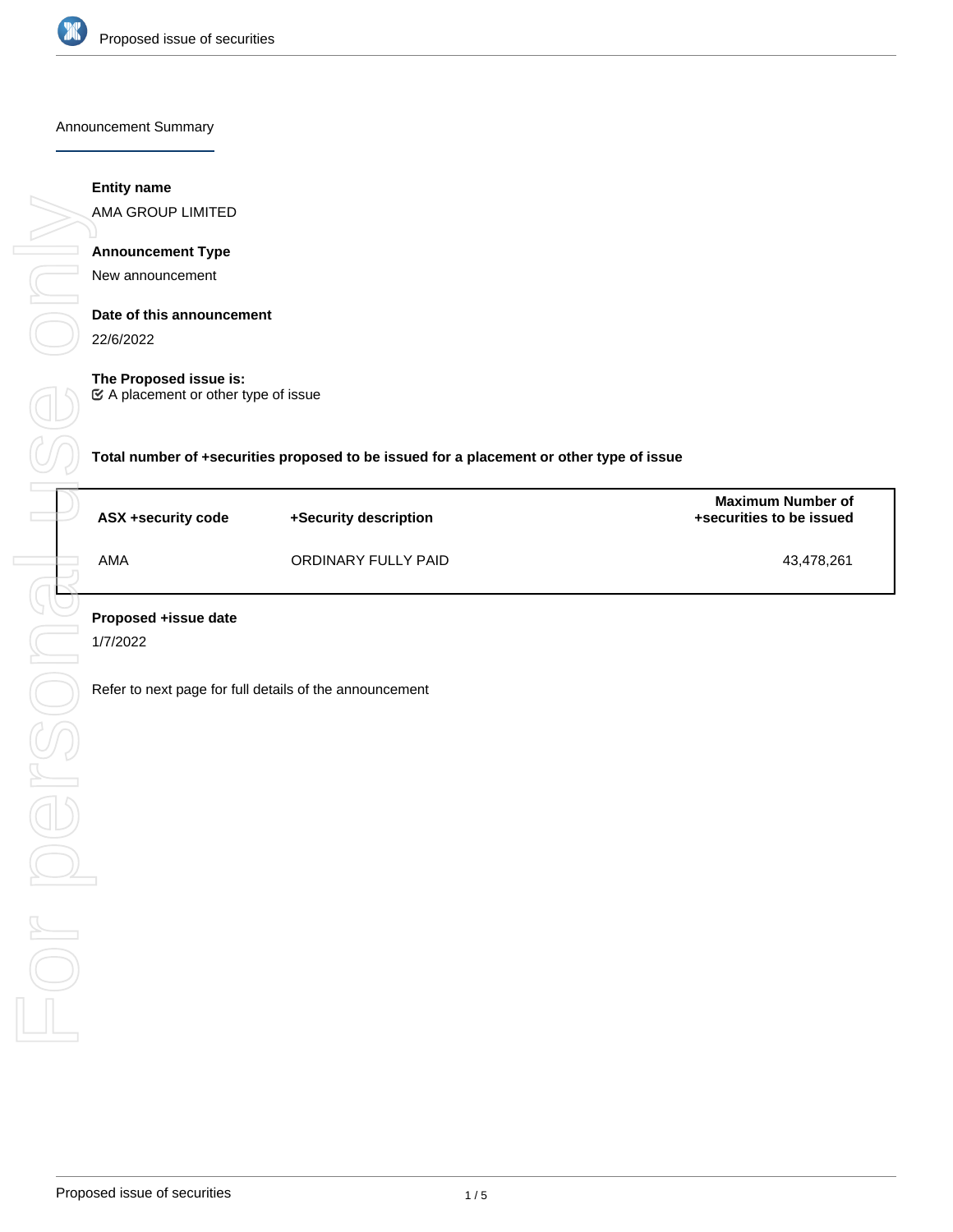

### Part 1 - Entity and announcement details

## **1.1 Name of +Entity**

AMA GROUP LIMITED

We (the entity named above) give ASX the following information about a proposed issue of +securities and, if ASX agrees to +quote any of the +securities (including any rights) on a +deferred settlement basis, we agree to the matters set out in Appendix 3B of the ASX Listing Rules.

If the +securities are being offered under a +disclosure document or +PDS and are intended to be quoted on ASX, we also apply for quotation of all of the +securities that may be issued under the +disclosure document or +PDS on the terms set out in Appendix 2A of the ASX Listing Rules (on the understanding that once the final number of +securities issued under the +disclosure document or +PDS is known, in accordance with Listing Rule 3.10.3C, we will complete and lodge with ASX an Appendix 2A online form notifying ASX of their issue and applying for their quotation).

**1.2 Registered Number Type**

**Registration Number**

ACN

113883560

**1.3 ASX issuer code**

AMA

**1.4 The announcement is**

New announcement

22/6/2022

**1.6 The Proposed issue is:**

 $\mathfrak{C}$  A placement or other type of issue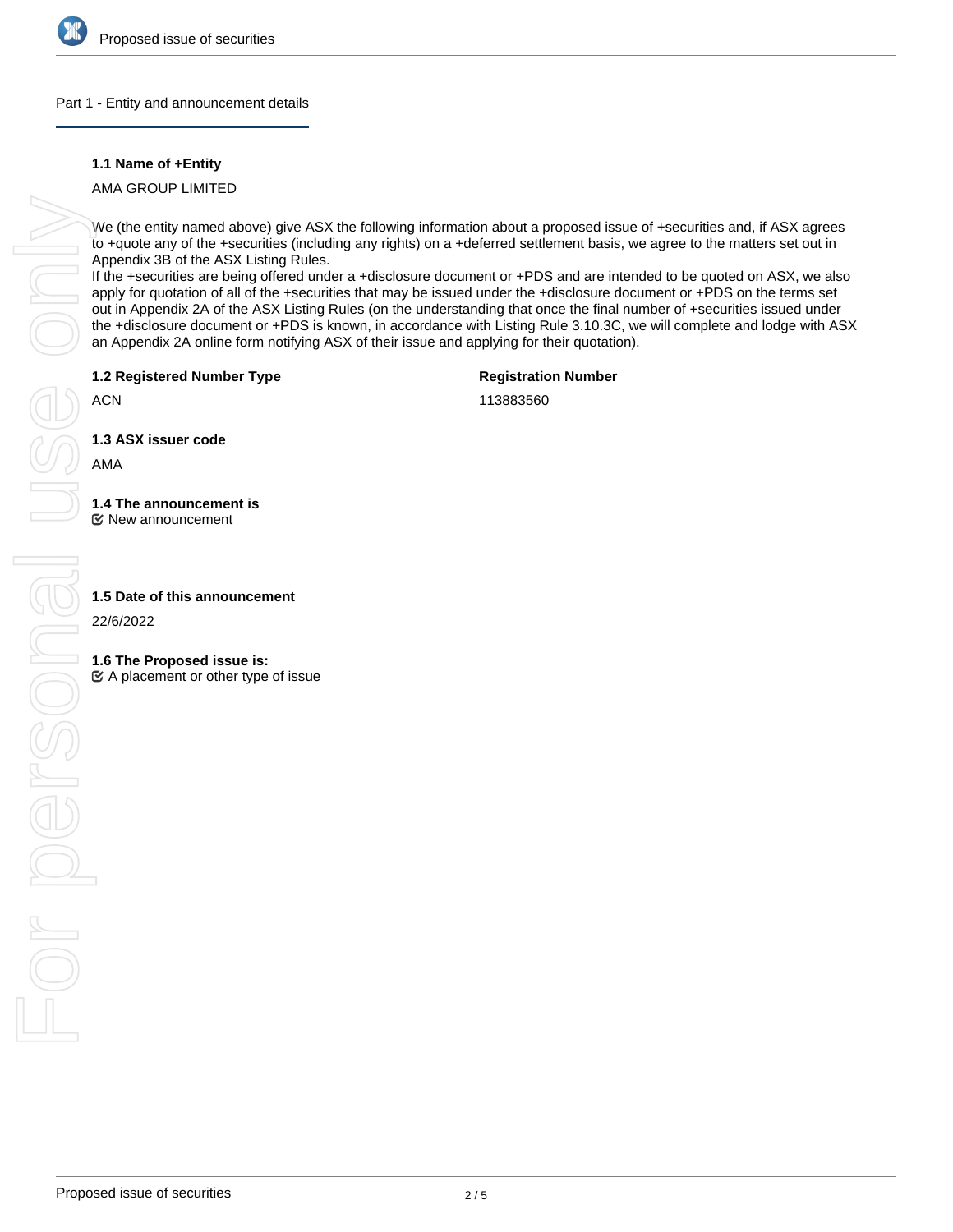

Part 7 - Details of proposed placement or other issue

Part 7A - Conditions

**7A.1 Do any external approvals need to be obtained or other conditions satisfied before the placement or other type of issue can proceed on an unconditional basis?** No

Part 7B - Issue details

**Is the proposed security a 'New class' (+securities in a class that is not yet quoted or recorded by ASX) or an 'Existing class' (additional securities in a class that is already quoted or recorded by ASX)?** Existing class

**Will the proposed issue of this +security include an offer of attaching +securities?** No

Details of +securities proposed to be issued

### **ASX +security code and description**

AMA : ORDINARY FULLY PAID

### **Number of +securities proposed to be issued**

43,478,261

### **Offer price details**

**Are the +securities proposed to be issued being issued for a cash consideration?** No

#### **Please describe the consideration being provided for the +securities**

Payment of final agreed earn-out to Vendors.

**Please provide an estimate of the AUD equivalent of the consideration being provided for the +securities** 0.230000

**Will these +securities rank equally in all respects from their issue date with the existing issued +securities in that class?** Yes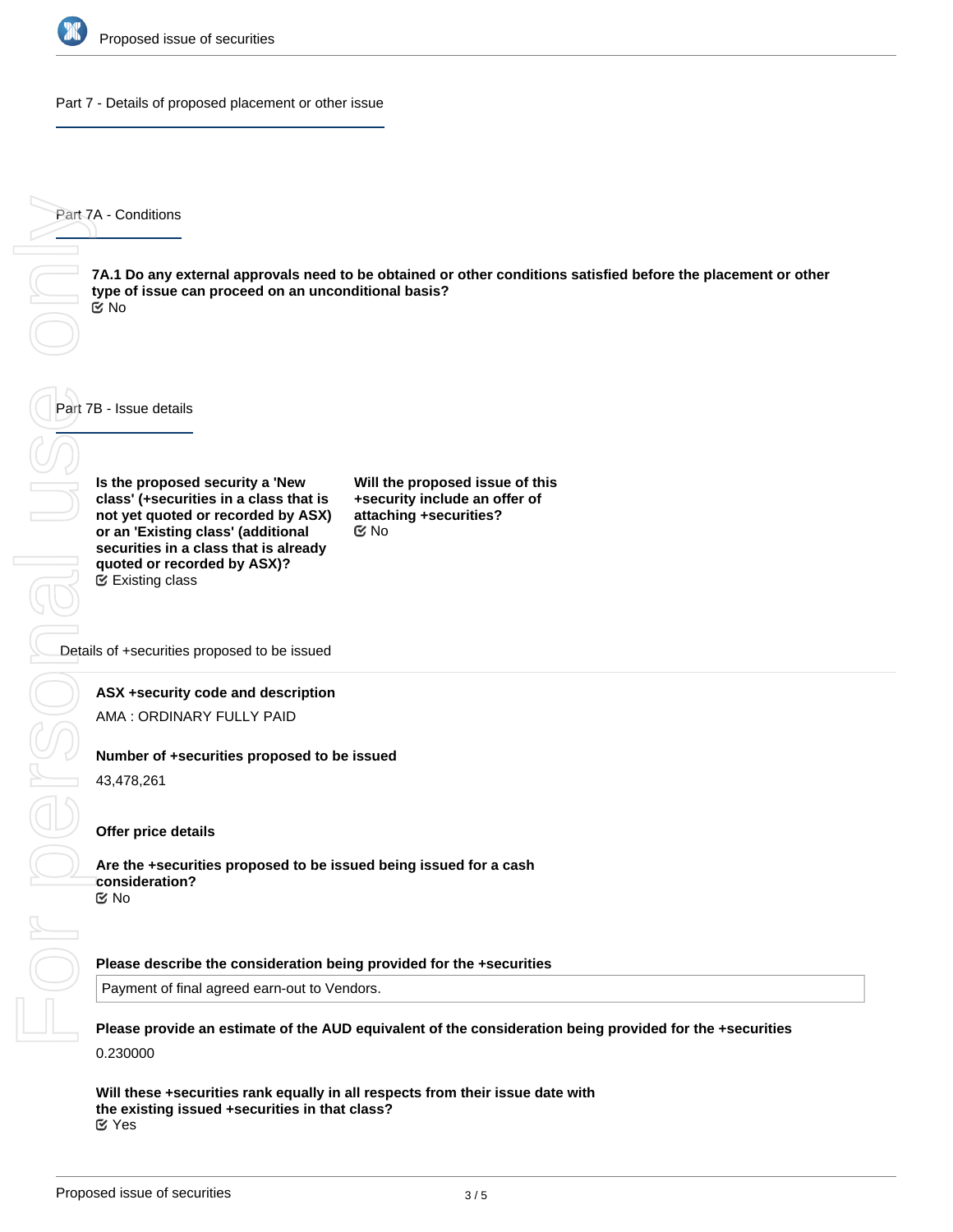

Part 7C - Timetable

**7C.1 Proposed +issue date**

1/7/2022

Part 7D - Listing Rule requirements

**7D.1 Has the entity obtained, or is it obtaining, +security holder approval for the entire issue under listing rule 7.1?** No

**7D.1b Are any of the +securities proposed to be issued without +security holder approval using the entity's 15% placement capacity under listing rule 7.1?** Yes

**placement capacity under listing rule 7.1?**

43,478,261

**7D.1b (i) How many +securities are proposed to be issued without security holder approval using the entity's 15%**<br>placement capacity under listing rule 7.1?<br>43,478,261<br>**7D.1c Are any of the +securities proposed to be issu 7D.1c Are any of the +securities proposed to be issued without +security holder approval using the entity's additional 10% placement capacity under listing rule 7.1A (if applicable)?** No

**7D.2 Is a party referred to in listing rule 10.11 participating in the proposed issue?** No

**7D.3 Will any of the +securities to be issued be +restricted securities for the purposes of the listing rules?** No

**7D.4 Will any of the +securities to be issued be subject to +voluntary escrow?** No

Part 7E - Fees and expenses

**7E.1 Will there be a lead manager or broker to the proposed issue?** No

**7E.2 Is the proposed issue to be underwritten?** No